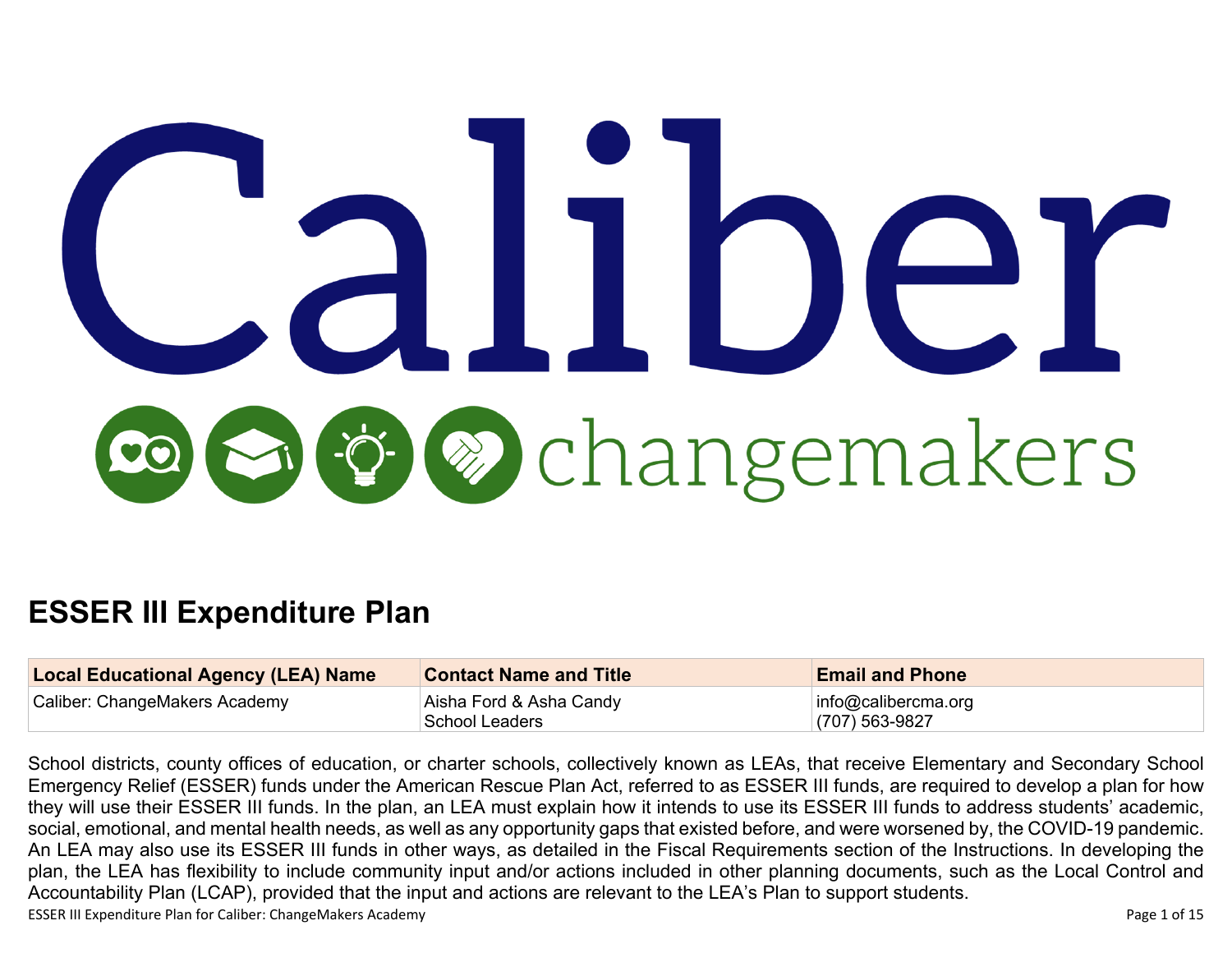## **Other LEA Plans [Referenced](#page-9-0) in this Plan**

| <b>Plan Title</b>                                                                | <b>Where the Plan May Be Accessed</b>           |
|----------------------------------------------------------------------------------|-------------------------------------------------|
| Caliber: ChangeMakers Academy 2021 LCAP                                          | http://www.calibercma.org/school-documents.html |
| Caliber Safe Return to Schools Plan                                              | http://www.calibercma.org/school-documents.html |
| Caliber: ChangeMakers Academy 2021 Expanded<br>Learning Opportunities Grant Plan | http://www.calibercma.org/school-documents.html |

## **Summary of Planned ESSER III [Expenditures](#page-9-1)**

Below is a summary of the ESSER III funds received by the LEA and how the LEA intends to expend these funds in support of students.

#### **Total ESSER III funds received by the LEA**

\$1,265,514

| <b>Plan Section</b>                                                                      | <b>Total Planned ESSER III</b> |
|------------------------------------------------------------------------------------------|--------------------------------|
| Strategies for Continuous and Safe In-Person Learning                                    | \$92,000                       |
| Addressing Lost Instructional Time (a minimum of 20 percent of the LEAs ESSER III funds) | \$313,000                      |
| Use of Any Remaining Funds                                                               | \$860,514                      |

#### **Total ESSER III funds included in this plan**

\$1,265,514

## **Community [Engagement](#page-10-0)**

ESSER III Expenditure Plan for Caliber: ChangeMakers Academy **Page 2 of 15** and the Unit of the Value of the Value Page 2 of 15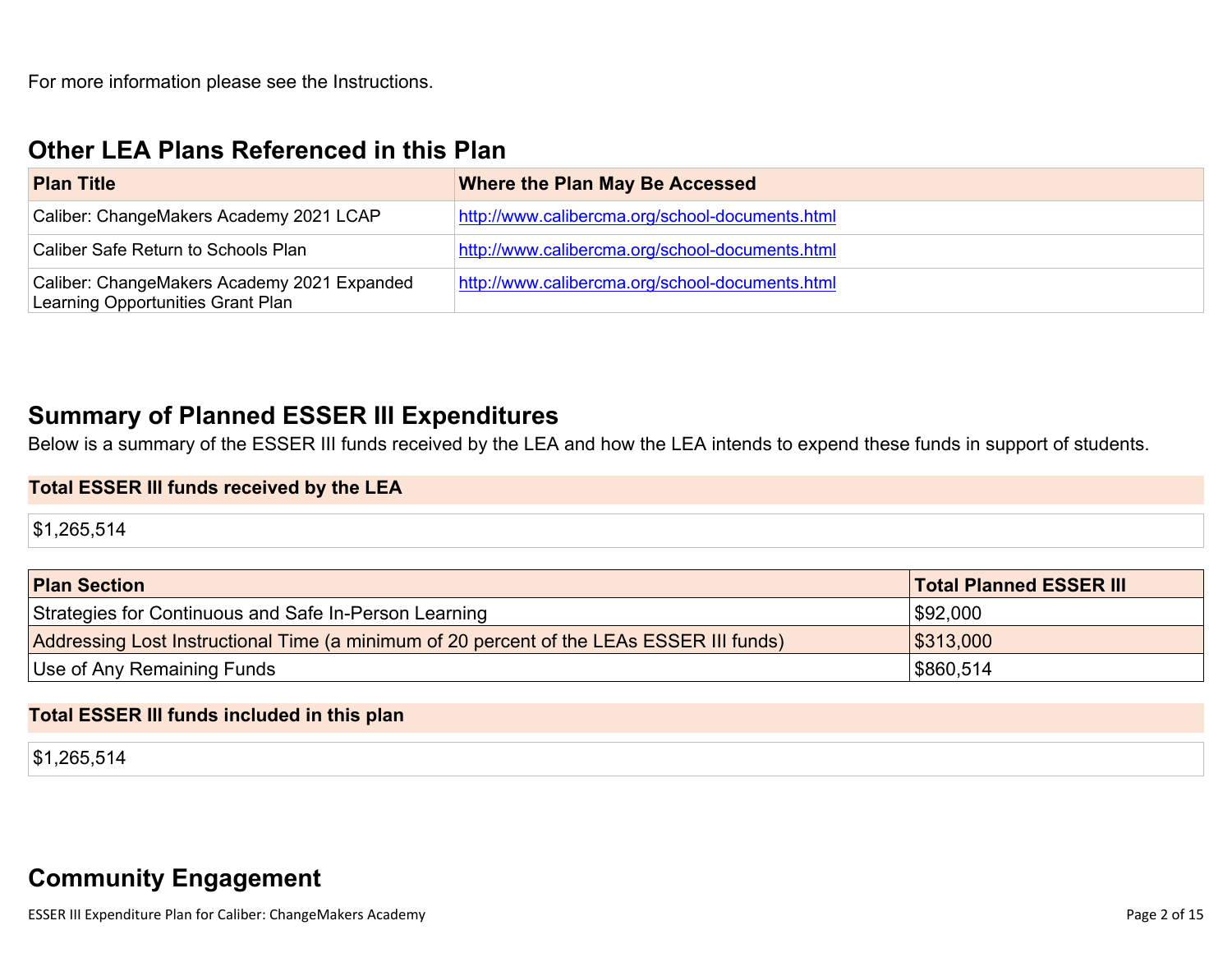An LEA's decisions about how to use its ESSER III funds will directly impact the students, families, and the local community. The following is a description of how the LEA meaningfully consulted with its community members in determining the prevention and mitigation strategies, strategies to address the academic impact of lost instructional time, and any other strategies or activities to be implemented by the LEA. In developing the plan, the LEA has flexibility to include input received from community members during the development of other LEA Plans, such as the LCAP, provided that the input is relevant to the development of the LEA's ESSER III Expenditure Plan.

For specific requirements, including a list of the community members that an LEA is required to consult with, please see the Community Engagement section of the Instructions.

A description of the efforts made by the LEA to meaningfully consult with its required community members and the opportunities provided by the LEA for public input in the development of the plan.

Stakeholder input and engagement has been essential for the development of Caliber's plans. As is outlined in ChangeMakers Academy's 2021 LCAP, we have many systems in place to engage our stakeholders throughout the school year. This includes certificated and classified staff, students and their families, our SSC, and our Board. (We do not have a high enough number of Native American students or active advocacy groups to warrant distinct engagement efforts). Details of the mechanisms for engagement during the development of the LCAP and ELO grant plan are included in the "Stakeholder Engagement" section of the LCAP. Planning for ESSER III funds built upon this foundation of engagement from the 2020-21 school year, and also included additional engagement opportunities over the summer of 2021. Specific engagement in the summer 2021 included active dialogue with families during the planning for reopening school in the fall, Caliber Public Schools board meetings on August 19 and September 9 (both of which were open to the public and included opportunities for public comment on Caliber's plans), and day-to-day dialogue with families by the school's leadership, front office, and family engagement staff members.

A description of how the development of the plan was influenced by community input.

Details of how Caliber's planning was influenced by community input are outlined in the the "Stakeholder Engagement" section of the school's LCAP. The school further refined its plan over the summer based on the community's articulated need for additional operational support to coordinate COVID response logistics such as family communications and student COVID testing. In response to the feedback from the community that was received during the initial weeks when students returned to in person instruction, the school has added supplemental operations team support to this plan (see item #2 under the section on "Strategies for Continuous and Safe in-Person Learning"), which we intend to maintain that support as long as it is needed using ESSER III funds.

## **Actions and [Expenditures](#page-12-0) to Address Student Needs**

The following is the LEA's plan for using its ESSER III funds to meet students' academic, social, emotional, and mental health needs, as well as how the LEA will address the opportunity gaps that existed before, and were exacerbated by, the COVID-19 pandemic. In developing the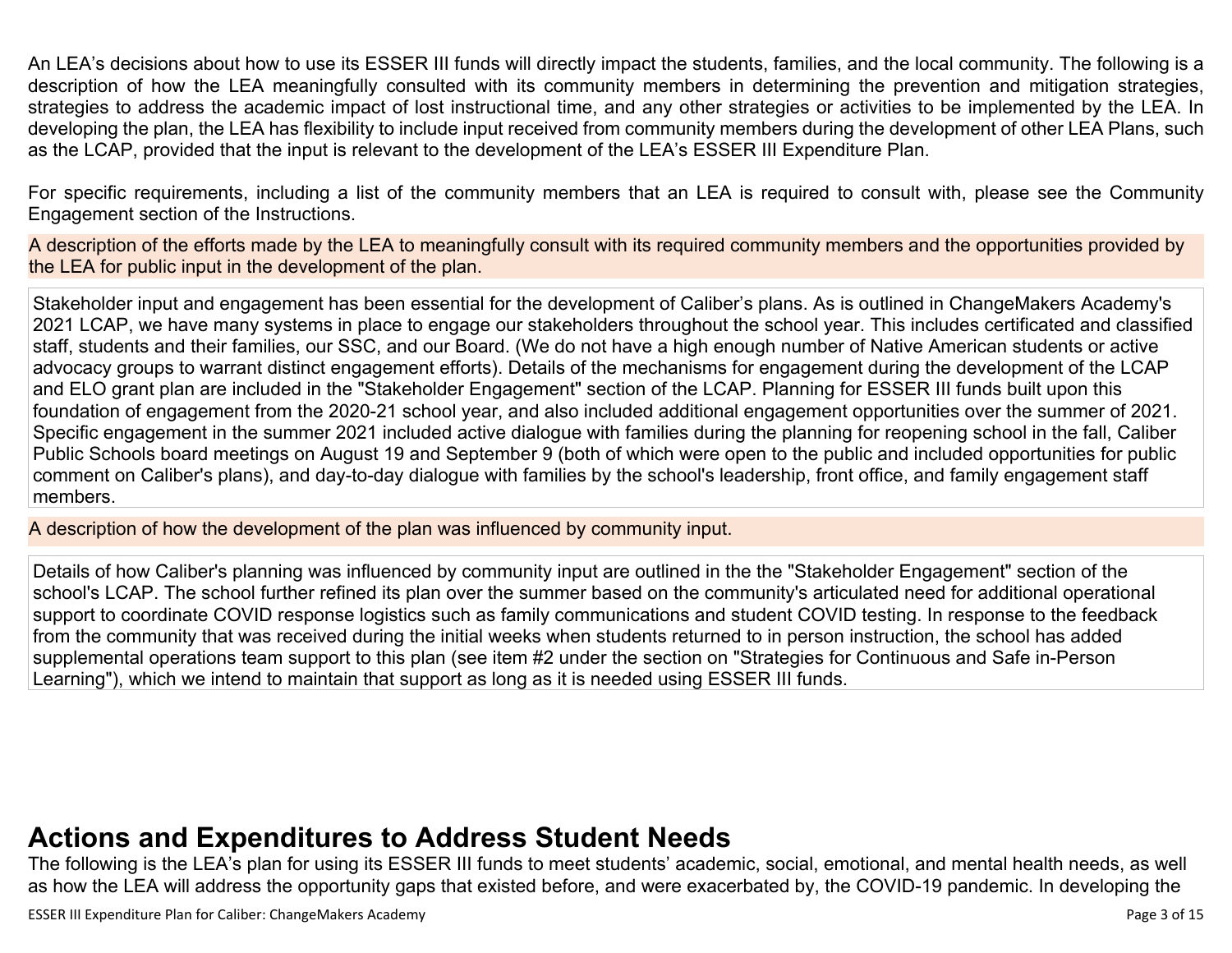plan, the LEA has the flexibility to include actions described in existing plans, including the LCAP and/or Expanded Learning Opportunity (ELO) Grant Plan, to the extent that the action(s) address the requirements of the ESSER III Expenditure Plan. For specific requirements, please refer to the Actions and Expenditures to Address Student Needs section of the Instructions.

## **Strategies for [Continuous](#page-12-1) and Safe In-Person Learning**

A description of how the LEA will use funds to continuously and safely operate schools for in-person learning in a way that reduces or prevents the spread of the COVID-19 virus.

#### **Total ESSER III funds being used to implement strategies for continuous and safe in-person learning**

\$92,000

| <b>Plan Alignment (if</b><br>applicable) | <b>Action Title</b>                       | <b>Action Description</b>                                                                                                                             | <b>Planned ESSER III</b><br><b>Funded Expenditures</b> |
|------------------------------------------|-------------------------------------------|-------------------------------------------------------------------------------------------------------------------------------------------------------|--------------------------------------------------------|
| Safe Return to Schools Cleaning Supplies |                                           | Purchase cleaning supplies to maintain a safe in-person<br>learning environment                                                                       | \$26,000                                               |
| n/a                                      | <b>Supplemental Operations</b><br>Support | Hire one additional operations staff member to coordinate<br>COVID response efforts such as family communications,<br>student and staff testing, etc. | \$66,000                                               |

## **Addressing the Impact of Lost [Instructional](#page-13-0) Tim[e](#page-13-0)**

A description of how the LEA will use funds to address the academic impact of lost instructional time.

#### **Total ESSER III funds being used to address the academic impact of lost instructional time**

| \$313,000                                |                       |                                                                                                                                      |                                                        |
|------------------------------------------|-----------------------|--------------------------------------------------------------------------------------------------------------------------------------|--------------------------------------------------------|
| <b>Plan Alignment (if</b><br>applicable) | <b>Action Title</b>   | <b>Action Description</b>                                                                                                            | <b>Planned ESSER III</b><br><b>Funded Expenditures</b> |
| $ELO$ #1                                 | Summer Program (2023) | Maintain the planned summer program outlined in the ELO<br>grant plan and LCAP during the summer of 2023 and 2024.                   | \$100,000                                              |
| ELO#1                                    | Extended school year  | Provide stipends to staff to maintain the current, extended,<br>185 day school year through the 2022-23 and 2023-24<br>school years. | \$213,000                                              |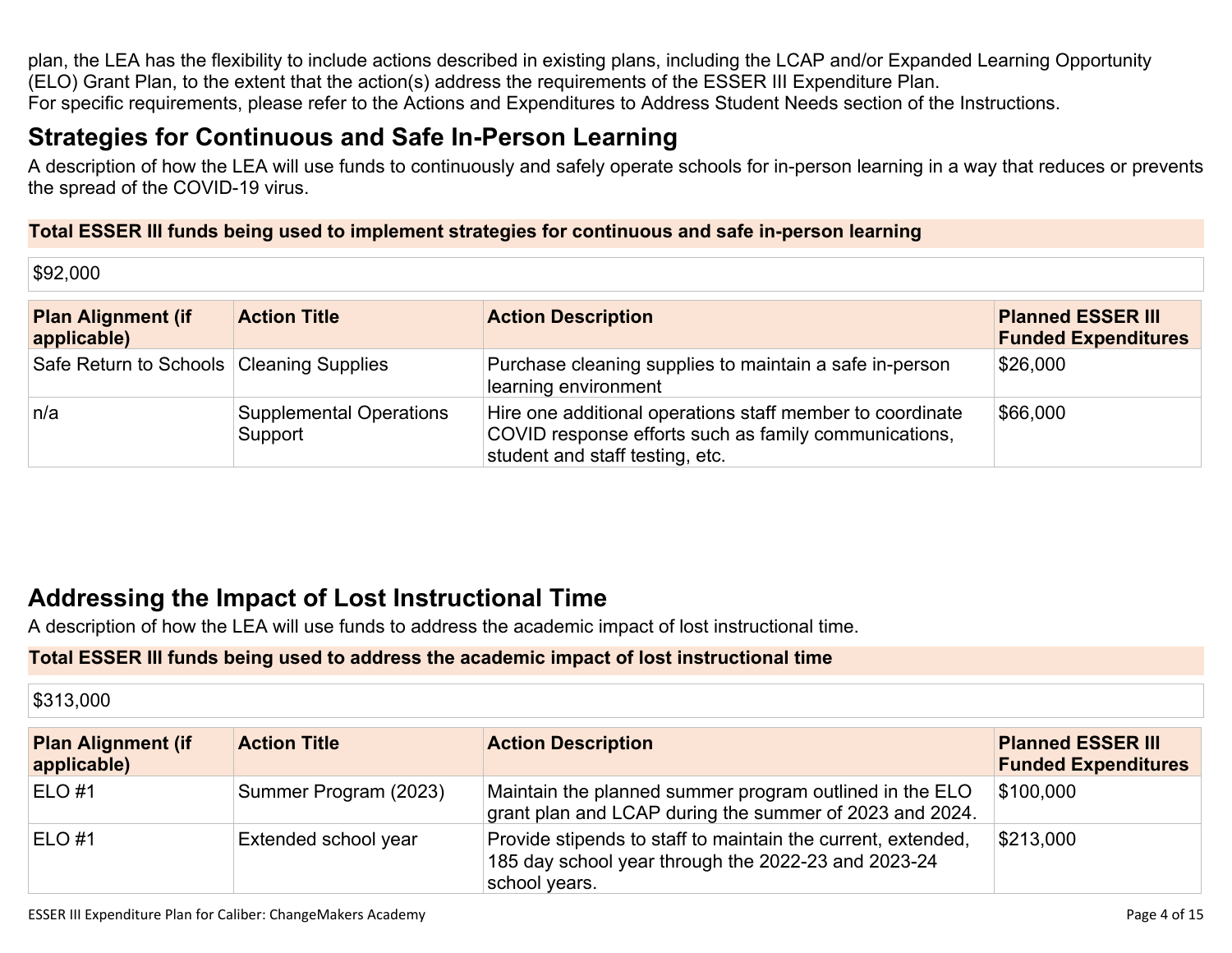## **Use of Any [Remaining](#page-13-1) Fund[s](#page-13-1)**

A description of the how the LEA will use any remaining ESSER III funds, as applicable.

#### **Total ESSER III funds being used to implement additional actions**

#### \$860,514

| <b>Plan Alignment (if</b><br>applicable) | <b>Action Title</b>                            | <b>Action Description</b>                                                                                                                                                       | <b>Planned ESSER III</b><br><b>Funded Expenditures</b> |
|------------------------------------------|------------------------------------------------|---------------------------------------------------------------------------------------------------------------------------------------------------------------------------------|--------------------------------------------------------|
| LCAP Goal 2 Action 5                     |                                                | Additional Assistant Principal Maintain one extra Assistant Principal through the 2022-23<br>school year beyond what would otherwise be affordable<br>without ESSER III funding | \$126,000                                              |
| Action 5                                 | ELO #2 & LCAP Goal 2 Academic Interventionists | Continue to fund two academic interventionists through the<br>2023-24 school year                                                                                               | \$336,000                                              |
| LCAP Goal 5 Action 5                     | <b>Family Engagement</b><br>Manager            | Continue to fund one Family Engagement Manager position<br>through the 2023-24 school year                                                                                      | \$141,000                                              |
| <b>LCAP Goal 1 Action 1</b>              | <b>Mental Health Clinicians</b>                | Continue to fund one additional mental health clinician<br>through the 2023-24 school year                                                                                      | \$207,000                                              |
| LCAP Goal 5 Action 2                     | <b>Instructional Technology</b>                | Purchase instructional technology for students & staff                                                                                                                          | \$50,514                                               |

## **Ensuring [Interventions](#page-13-2) are Addressing Student Need[s](#page-13-2)**

The LEA is required to ensure its interventions will respond to the academic, social, emotional, and mental health needs of all students, and particularly those students most impacted by the COVID–19 pandemic. The following is the LEA's plan for ensuring that the actions and expenditures in the plan are addressing the identified academic, social, emotional, and mental health needs of its students, and particularly those students most impacted by the COVID–19 pandemic.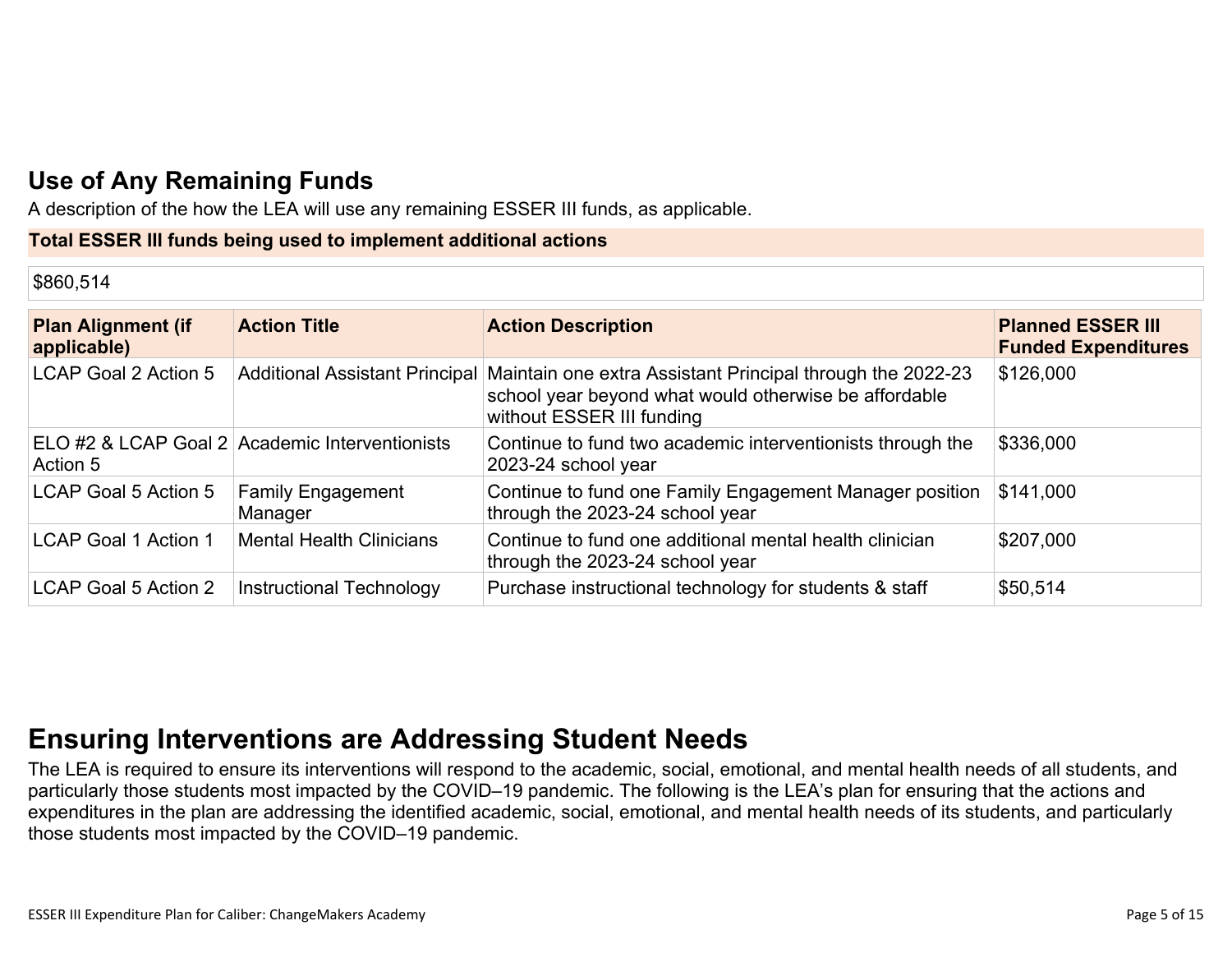| <b>Action Title(s)</b>              | <b>How Progress will be Monitored</b>                                                                                                                                                                                                                           | <b>Frequency of Progress Monitoring</b>                                                                                                                   |
|-------------------------------------|-----------------------------------------------------------------------------------------------------------------------------------------------------------------------------------------------------------------------------------------------------------------|-----------------------------------------------------------------------------------------------------------------------------------------------------------|
| Summer Program (2023)               | The primary metrics for success of our<br>investment in summer school programming will<br>be the MAP, CAASPP, and reclassification<br>metrics that are outlined in Goal 2 of the<br>school's LCAP (which is where the ELO grant<br>plan is listed as action 2). | CAASPP and EL reclassification results will be monitored<br>annually. MAP results will be monitored throughout the year<br>as MAP tests are administered. |
| Extended school year                | The primary metrics for success of our<br>investment in summer school programming will<br>be the MAP, CAASPP, and reclassification<br>metrics that are outlined in Goal 2 of the<br>school's LCAP (which is where the ELO grant<br>plan is listed as action 2)  | CAASPP and EL reclassification results will be monitored<br>annually. MAP results will be monitored throughout the year<br>as MAP tests are administered. |
|                                     | Additional Assistant Principal The primary metrics for success of our<br>increased investment in academic leadership<br>and coaching will be the MAP, CAASPP, and<br>reclassification metrics that are outlined in Goal<br>2 of the school's LCAP.              | CAASPP and EL reclassification results will be monitored<br>annually. MAP results will be monitored throughout the year<br>as MAP tests are administered. |
| Academic Interventionists           | The primary metrics for success of our<br>increased investment in academic leadership<br>and coaching will be the MAP, CAASPP, and<br>reclassification metrics that are outlined in Goal<br>2 of the school's LCAP.                                             | CAASPP and EL reclassification results will be monitored<br>annually. MAP results will be monitored throughout the year<br>as MAP tests are administered. |
| <b>Family Engagement</b><br>Manager | The primary metrics for success of our<br>increased investment in family engagement will<br>be the student attendance and retention metrics<br>that are outlined in Goal 5 of the school's LCAP.                                                                | Attendance will be monitored on an ongoing basis throughout<br>the year. Retention metrics will be measured annually.                                     |
| <b>Mental Health Clinicians</b>     | The primary metrics for success of our<br>increased investment in mental health<br>resources will be the student and staff survey<br>metrics that are outlined in Goal 1 of the<br>school's LCAP.                                                               | Survey results will be monitored at least annually.                                                                                                       |
| Instructional Technology            | The primary metric for success of our<br>technology investment will be that all students<br>have access to Chromebooks and other<br>instructional technology (as outlined in Goal 5 of<br>the school's LCAP).                                                   | Students' access to technology will be monitored and<br>maintained throughout each year on a continuous basis.                                            |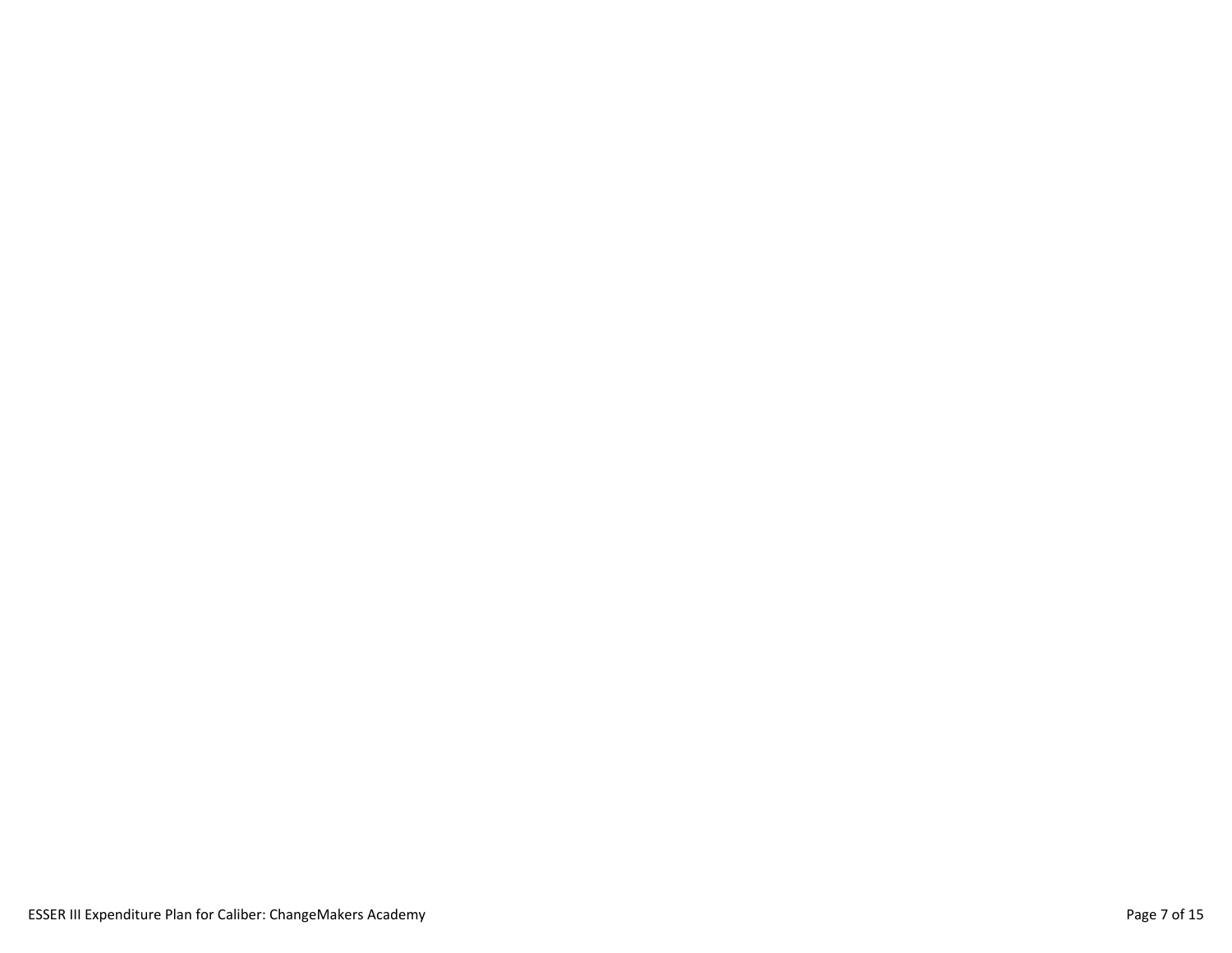## **ESSER III Expenditure Plan Instructions**

#### **Introduction**

School districts, county offices of education (COEs), or charter schools, collectively known as local educational agencies (LEAs), that receive Elementary and Secondary School Emergency Relief (ESSER) funds under the American Rescue Plan (ARP) Act, referred to as ESSER III funds, are required to develop a plan for how they will use ESSER III funds to, at a minimum, address students' academic, social, emotional, and mental health needs, as well as the opportunity gaps that existed before, and were exacerbated by, the COVID-19 pandemic.

The plan must be adopted by the local governing board or body of the LEA at a public meeting on or before October 29, 2021 and must be submitted for review and approval within five days of adoption. A school district must submit its ESSER III Expenditure Plan to its COE for review and approval; a COE must submit its plan to the California Department of Education for review and approval. A charter school must submit its plan to its chartering authority for review and to the COE of the county in which the charter school operates for review and approval.

In addition, consistent with the requirements of the ARP, Volume 86, *Federal Register*, page 21201, April 22, 2021, the ESSER III Expenditure Plan must be:

- Written in an understandable and uniform format;
- Written in a language that parents can understand, to the extent practicable;
	- $\circ$  If it is not practicable to provide written translations to a parent with limited English proficiency, the plan must be orally translated for parents
- Provided in an alternative format to a parent who is an individual with a disability as defined by the Americans with Disabilities Act, upon request; and
- Be made publicly available on the LEA's website.

For additional information regarding ESSER III funding please see the ARP Act Funding web page at <https://www.cde.ca.gov/fg/cr/arpact.asp>.

For technical assistance related to the completion of the ESSER III Expenditure Plan, please contact [EDReliefFunds@cde.ca.gov](mailto:EDReliefFunds@cde.ca.gov).

#### **Fiscal Requirements**

- The LEA must use at least 20 percent (20%) of its ESSER III apportionment for expenditures related to addressing the academic impact of lost instructional time through the implementation of evidence-based interventions, such as summer learning or summer enrichment, extended day, comprehensive afterschool programs, or extended school year programs.
	- o For purposes of this requirement, "evidence-based interventions" include practices or programs that have **evidence** to show that they are effective at producing results and improving outcomes when implemented. This kind of evidence has generally been produced through formal studies and research. There are four tiers, or levels, of evidence: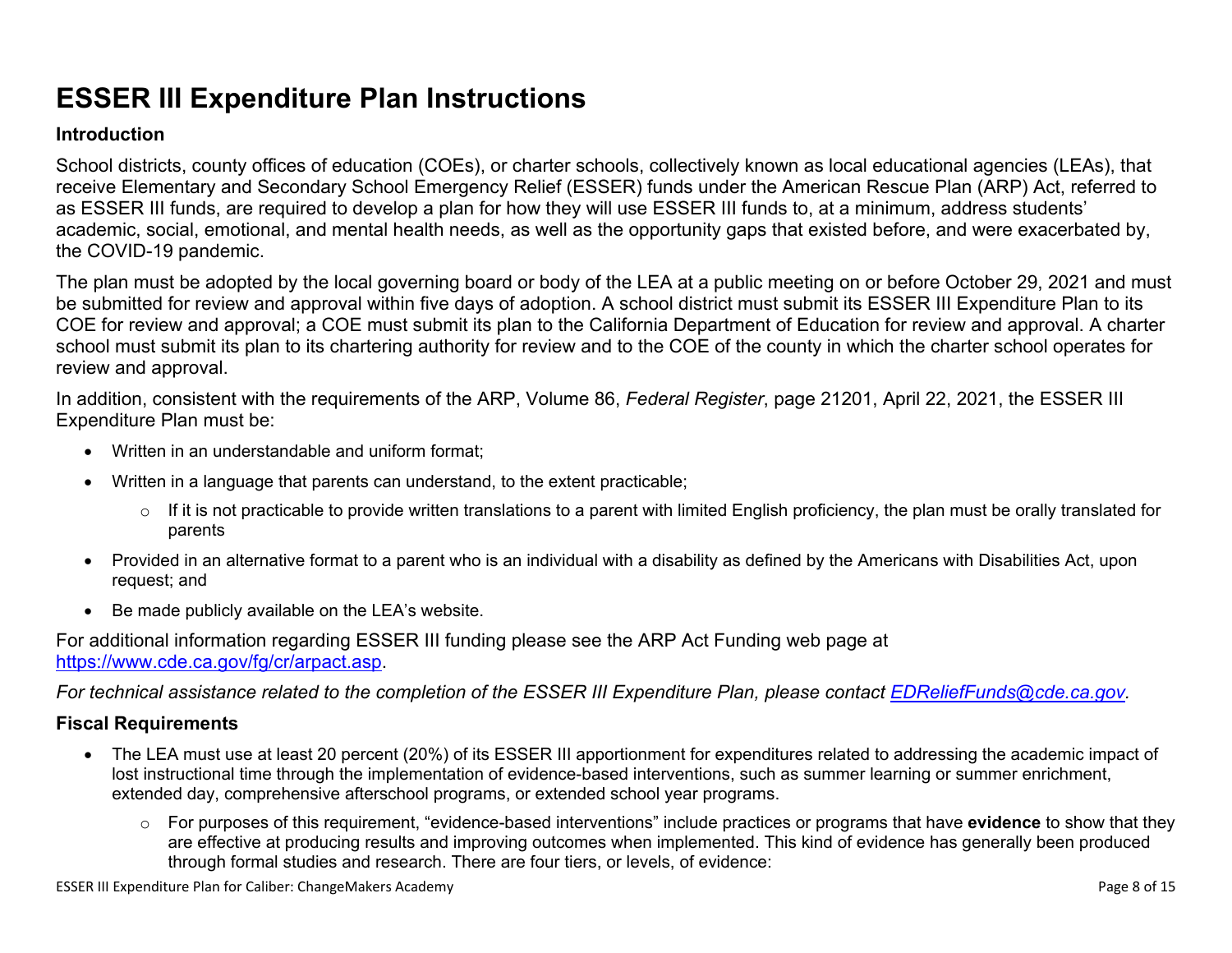- **Tier 1 – Strong Evidence**: the effectiveness of the practices or programs is supported by one or more well-designed and wellimplemented randomized control experimental studies.
- **Tier 2 – Moderate Evidence**: the effectiveness of the practices or programs is supported by one or more well-designed and wellimplemented quasi-experimental studies.
- **Tier 3 – Promising Evidence**: the effectiveness of the practices or programs is supported by one or more well-designed and wellimplemented correlational studies (with statistical controls for selection bias).
- **Tier 4 – Demonstrates a Rationale**: practices that have a well-defined logic model or theory of action, are supported by research, and have some effort underway by a State Educational Agency, LEA, or outside research organization to determine their effectiveness.
- o **For additional information please see the Evidence-Based Interventions Under the ESSA web page at** <https://www.cde.ca.gov/re/es/evidence.asp>**.**
- The LEA must use the remaining ESSER III funds consistent with section 2001(e)(2) of the ARP Act, including for:
	- $\circ$  Any activity authorized by the Elementary and Secondary Education Act (ESEA) of 1965;
	- $\circ$  Any activity authorized by the Individuals with Disabilities Education Act (IDEA);
	- o Any activity authorized by the Adult Education and Family Literacy Act;
	- $\circ$  Any activity authorized by the Carl D. Perkins Career and Technical Education Act of 2006;
	- $\circ$  Coordination of preparedness and response efforts of LEAs with State, local, Tribal, and territorial public health departments, and other relevant agencies, to improve coordinated responses among such entities to prevent, prepare for, and respond to COVID-19;
	- $\circ$  Activities to address the unique needs of low-income students, students with disabilities, English learners, racial and ethnic minorities, homeless students, and foster youth, including how outreach and service delivery will meet the needs of each population;
	- o Developing and implementing procedures and systems to improve the preparedness and response efforts of LEAs;
	- $\circ$  Training and professional development for staff of the LEA on sanitation and minimizing the spread of infectious diseases;
	- $\circ$  Purchasing supplies to sanitize and clean the facilities of an LEA, including buildings operated by such agency;
	- $\circ$  Planning for, coordinating, and implementing activities during long-term closures, including providing meals to eligible students, providing technology for online learning to all students, providing guidance for carrying out requirements under IDEA, and ensuring other educational services can continue to be provided consistent with all Federal, State, and local requirements;
	- $\circ$  Purchasing education technology (including hardware, software, and connectivity) for students who are served by the LEA that aids in regular and substantive educational interaction between students and their classroom instructors, including low-income students and children with disabilities, which may include assistive technology or adaptive equipment;
	- o Providing mental health services and supports, including through the implementation of evidence-based full-service community schools;
	- o Planning and implementing activities related to summer learning and supplemental after school programs, including providing classroom instruction or online learning during the summer months and addressing the needs of underserved students;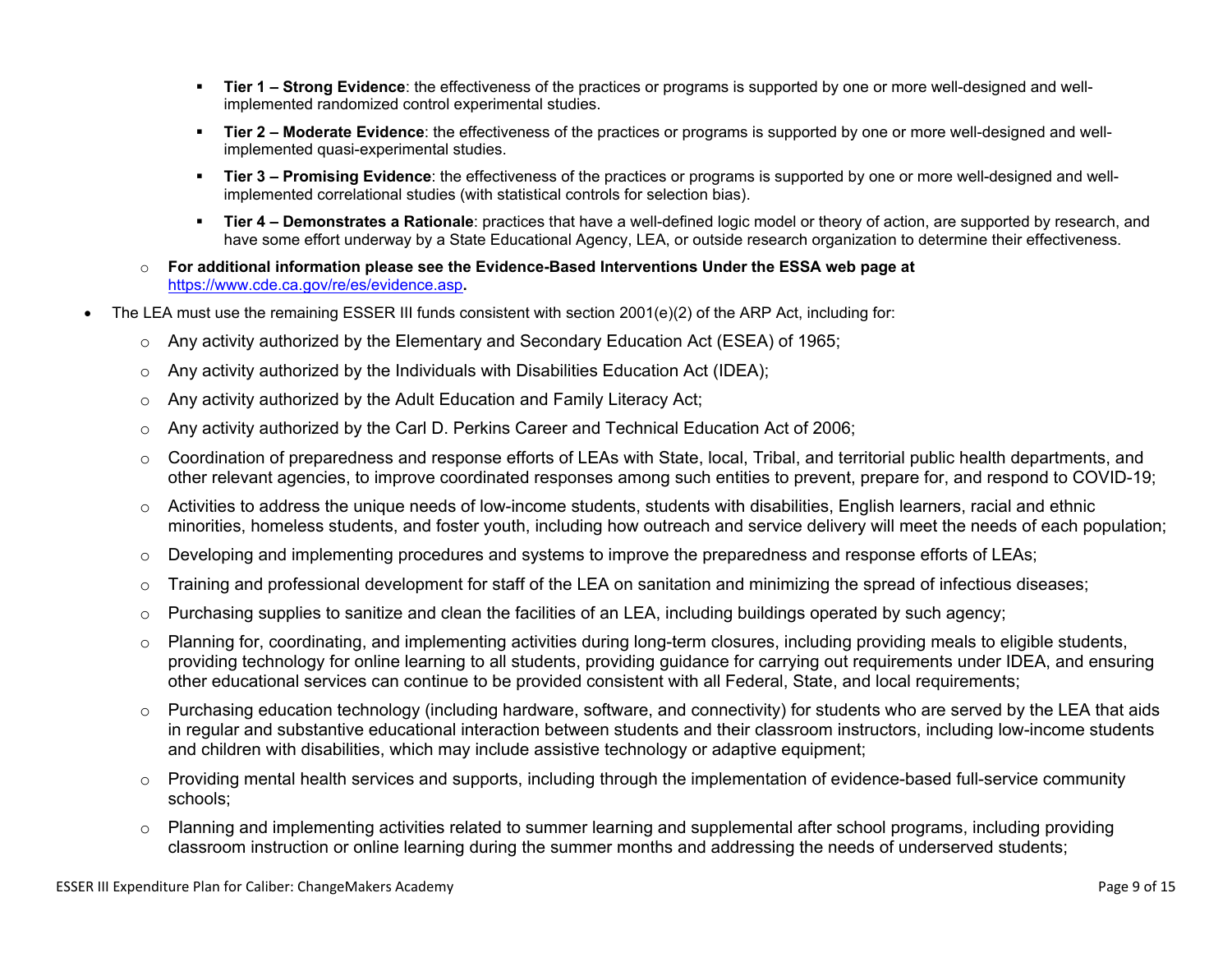- $\circ$  Addressing learning loss among students, including underserved students, by:
	- Administering and using high-quality assessments that are valid and reliable, to accurately assess students' academic progress and assist educators in meeting students' academic needs, including through differentiated instruction,
	- **IMPLEMENTER IMPLEMENT EVALUATE:** Implementing evidence-based activities to meet the comprehensive needs of students,
	- Providing information and assistance to parents and families of how they can effectively support students, including in a distance learning environment, and
	- Tracking student attendance and improving student engagement in distance education;

**Note:** A definition of "underserved students" is provided in the Community Engagement section of the instructions.

- $\circ$  School facility repairs and improvements to enable operation of schools to reduce risks of virus transmission and exposure to environmental health hazards, and to support student health needs;
- $\circ$  Inspection, testing, maintenance, repair, replacement, and upgrade projects to improve the indoor air quality in school facilities, including mechanical and nonmechanical heating, ventilation, and air conditioning systems, filtering, purification and other air cleaning, fans, control systems, and window and door replacement;
- $\circ$  Developing strategies and implementing public health protocols including, to the greatest extent practicable, policies in line with guidance from the Centers for Disease Control and Prevention (CDC) for the reopening and operation of school facilities to effectively maintain the health and safety of students, educators, and other staff;
- $\circ$  Other activities that are necessary to maintain the operation of and continuity of services in LEAs and continuing to employ existing staff of the LEA.

#### <span id="page-9-0"></span>**Other LEA Plans Referenced in this Plan**

In developing the plan, the LEA has flexibility to include community input and/or actions included in other planning documents, such as the Local Control and Accountability Plan (LCAP) and/or the Expanded Learning Opportunities (ELO) Grant Plan, provided that the input and/or actions address the requirements of the ESSER III Expenditure Plan.

An LEA that chooses to utilize community input and/or actions from other planning documents must provide the name of the plan(s) referenced by the LEA and a description of where the plan(s) may be accessed by the public (such as a link to a web page or the street address of where the plan(s) are available) in the table. The LEA may add or delete rows from the table as necessary.

An LEA that chooses not to utilize community input and/or actions from other planning documents may provide a response of "Not Applicable" in the table.

#### <span id="page-9-1"></span>**Summary of Expenditures**

The Summary of Expenditures table provides an overview of the ESSER III funding received by the LEA and how the LEA plans to use its ESSER III funds to support the strategies and interventions being implemented by the LEA.

#### **Instructions**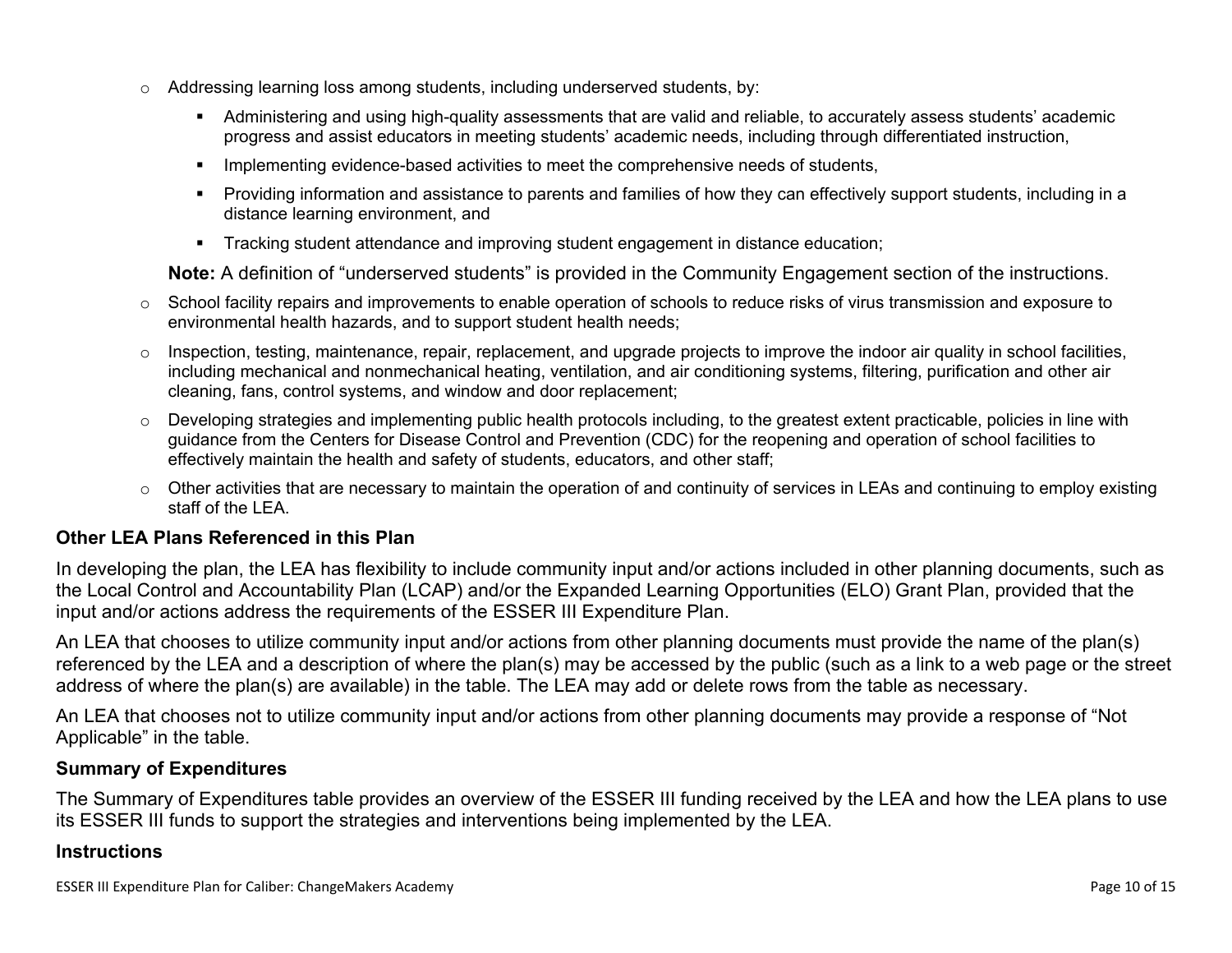For the 'Total ESSER III funds received by the LEA,' provide the total amount of ESSER III funds received by the LEA.

In the Total Planned ESSER III Expenditures column of the table, provide the amount of ESSER III funds being used to implement the actions identified in the applicable plan sections.

For the 'Total ESSER III funds included in this plan,' provide the total amount of ESSER III funds being used to implement actions in the plan.

#### <span id="page-10-0"></span>**Community Engagement**

#### **Purpose and Requirements**

An LEA's decisions about how to use its ESSER III funds will directly impact the students, families, and the local community, and thus the LEA's plan must be tailored to the specific needs faced by students and schools. These community members will have significant insight into what prevention and mitigation strategies should be pursued to keep students and staff safe, as well as how the various COVID–19 prevention and mitigation strategies impact teaching, learning, and day-to-day school experiences.

An LEA must engage in meaningful consultation with the following community members, as applicable to the LEA:

- Students:
- Families, including families that speak languages other than English;
- School and district administrators, including special education administrators;
- Teachers, principals, school leaders, other educators, school staff, and local bargaining units, as applicable.

"Meaningful consultation" with the community includes considering the perspectives and insights of each of the required community members in identifying the unique needs of the LEA, especially related to the effects of the COVID-19 pandemic. Comprehensive strategic planning will utilize these perspectives and insights to determine the most effective strategies and interventions to address these needs through the programs and services the LEA implements with its ESSER III funds.

Additionally, an LEA must engage in meaningful consultation with the following groups to the extent that they are present or served in the LEA:

- Tribes;
- Civil rights organizations, including disability rights organizations (e.g. the American Association of People with Disabilities, the American Civil Liberties Union, National Association for the Advancement of Colored People, etc.); and
- Individuals or advocates representing the interests of children with disabilities, English learners, homeless students, foster youth, migratory students, children who are incarcerated, and other underserved students.
	- o For purposes of this requirement "underserved students" include:
		- Students who are low-income: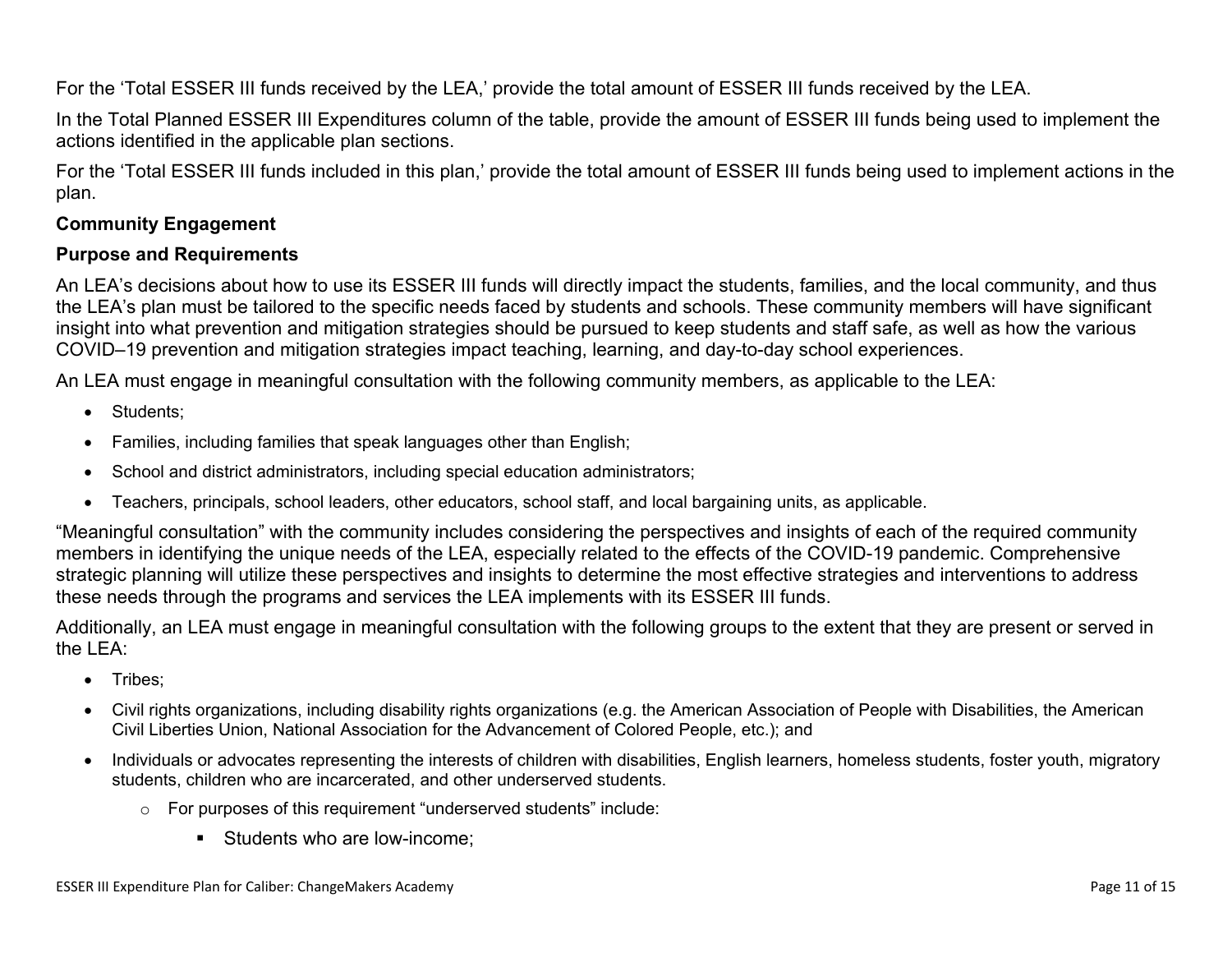- Students who are English learners;
- Students of color:
- Students who are foster youth;
- Homeless students;
- **Students with disabilities: and**
- **Migratory students.**

LEAs are also encouraged to engage with community partners, expanded learning providers, and other community organizations in developing the plan.

Information and resources that support effective community engagement may be found under *Resources* on the following web page of the CDE's website: <https://www.cde.ca.gov/re/lc>.

#### **Instructions**

In responding to the following prompts, the LEA may reference or include input provided by community members during the development of existing plans, including the LCAP and/or the ELO Grant Plan, to the extent that the input is applicable to the requirements of the ESSER III Expenditure Plan. Descriptions provided should include sufficient detail yet be sufficiently succinct to promote a broad understanding among the LEA's local community.

#### A description of the efforts made by the LEA to meaningfully consult with its required community members and the **opportunities provided by the LEA for public input in the development of the plan.**

A sufficient response to this prompt will describe how the LEA sought to meaningfully consult with its required community members in the development of the plan, how the LEA promoted the opportunities for community engagement, and the opportunities that the LEA provided for input from the public at large into the development of the plan.

As noted above, a description of "meaningful consultation" with the community will include an explanation of how the LEA has considered the perspectives and insights of each of the required community members in identifying the unique needs of the LEA, especially related to the effects of the COVID-19 pandemic.

#### **A description of the how the development of the plan was influenced by community input.**

A sufficient response to this prompt will provide clear, specific information about how input from community members and the public at large was considered in the development of the LEA's plan for its use of ESSER III funds. This response must describe aspects of the ESSER III Expenditure Plan that were influenced by or developed in response to input from community members.

- For the purposes of this prompt, "aspects" may include:
	- Prevention and mitigation strategies to continuously and safely operate schools for in-person learning;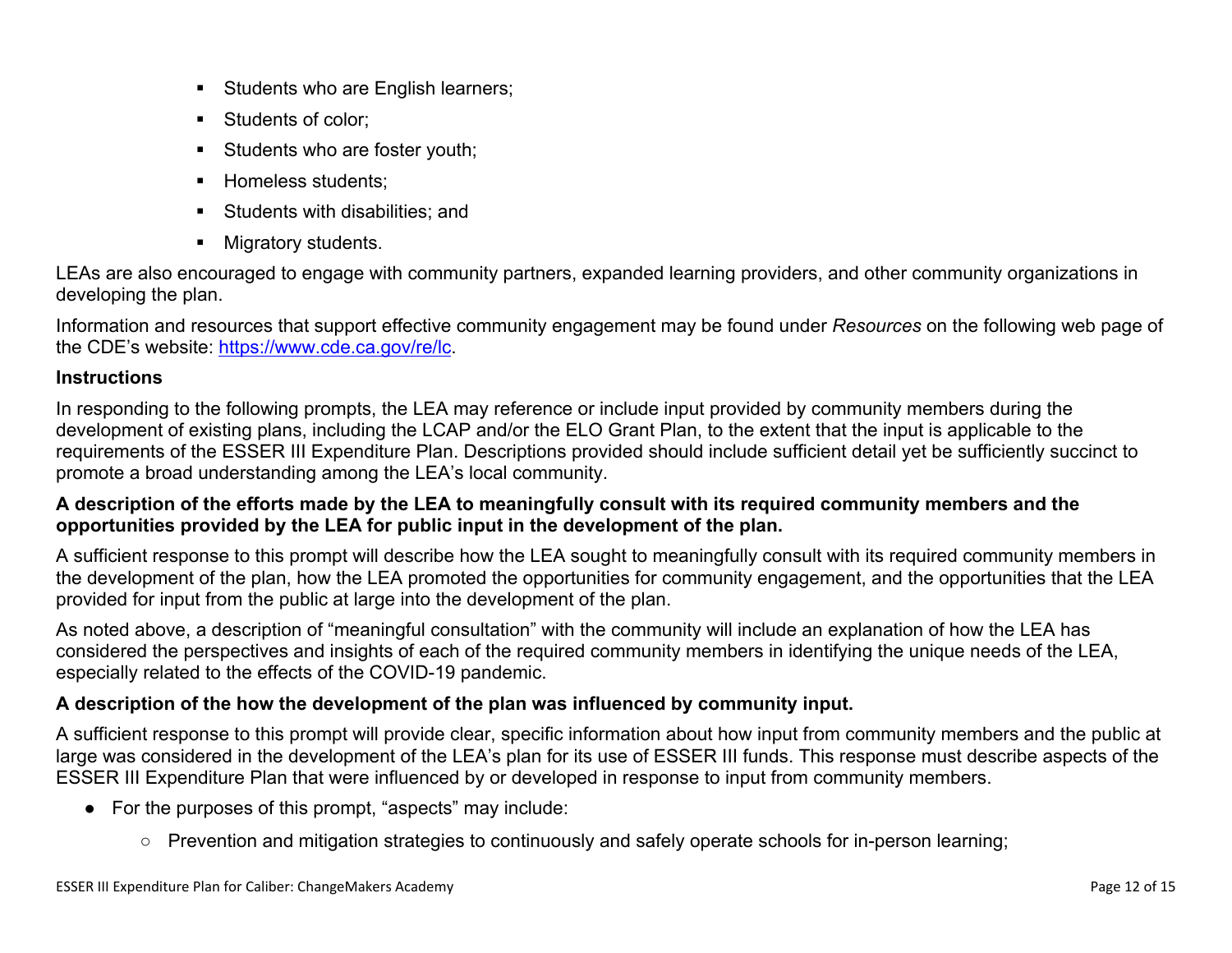- Strategies to address the academic impact of lost instructional time through implementation of evidence-based interventions (e.g. summer learning or summer enrichment, extended day, comprehensive afterschool programs, or extended school year programs);
- Any other strategies or activities implemented with the LEA's ESSER III fund apportionment consistent with section 2001(e)(2) of the ARP Act; and
- Progress monitoring to ensure interventions address the academic, social, emotional, and mental health needs for all students, especially those students disproportionately impacted by COVID-19

For additional information and guidance, please see the U.S. Department of Education's Roadmap to Reopening Safely and Meeting All Students' Needs Document, available here: [https://www2.ed.gov/documents/coronavirus/reopening-2.pdf.](https://www2.ed.gov/documents/coronavirus/reopening-2.pdf)

#### <span id="page-12-0"></span>**Planned Actions and Expenditures**

#### **Purpose and Requirements**

As noted in the Introduction, an LEA receiving ESSER III funds is required to develop a plan to use its ESSER III funds to, at a minimum, address students' academic, social, emotional, and mental health needs, as well as the opportunity gaps that existed before, and were exacerbated by, the COVID-19 pandemic.

#### **Instructions**

An LEA has the flexibility to include actions described in existing plans, including the LCAP and/or ELO Grant Plan, to the extent that the action(s) address the requirements of the ESSER III Expenditure Plan. When including action(s) from other plans, the LEA must describe how the action(s) included in the ESSER III Expenditure Plan supplement the work described in the plan being referenced. The LEA must specify the amount of ESSER III funds that it intends to use to implement the action(s); these ESSER III funds must be in addition to any funding for those action(s) already included in the plan(s) referenced by the LEA. Descriptions of actions provided should include sufficient detail yet be sufficiently succinct to promote a broad understanding among the LEA's local community.

#### <span id="page-12-1"></span>**Strategies for Continuous and Safe In-Person Learning**

Provide the total amount of funds being used to implement actions related to Continuous and Safe In-Person Learning, then complete the table as follows:

- If the action(s) are included in another plan, identify the plan and provide the applicable goal and/or action number from the plan. If the action(s) are not included in another plan, write "N/A".
- Provide a short title for the  $action(s)$ .
- Provide a description of the action(s) the LEA will implement using ESSER III funds for prevention and mitigation strategies that are, to the greatest extent practicable, in line with the most recent CDC guidance, in order to continuously and safely operate schools for in-person learning.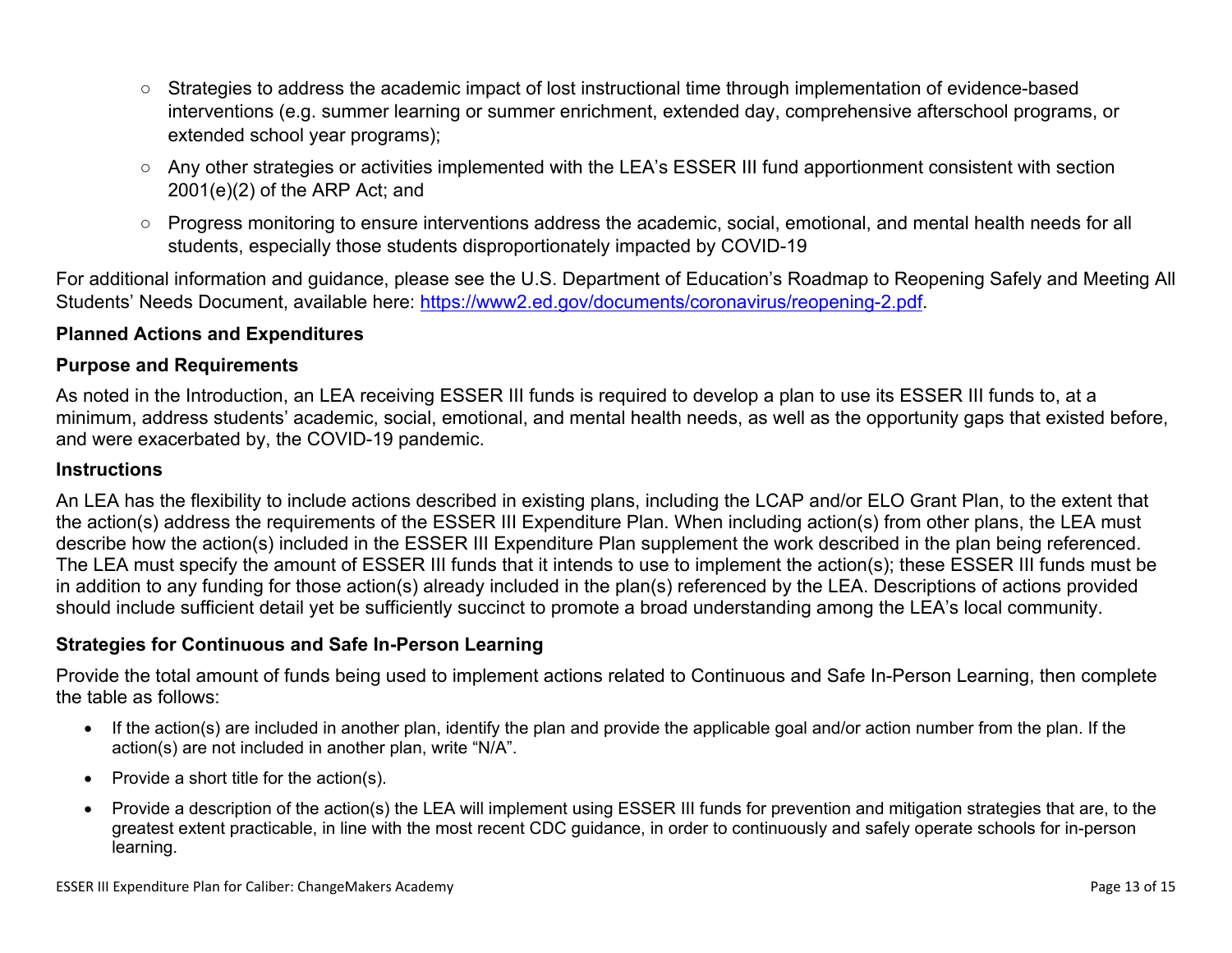Specify the amount of ESSER III funds the LEA plans to expend to implement the action(s); these ESSER III funds must be in addition to any funding for those action(s) already included in the plan(s) referenced by the LEA.

#### <span id="page-13-0"></span>**Addressing the Impact of Lost Instructional Time**

As a reminder, the LEA must use not less than 20 percent of its ESSER III funds to address the academic impact of lost instructional time. Provide the total amount of funds being used to implement actions related to addressing the impact of lost instructional time, then complete the table as follows:

- If the action(s) are included in another plan, identify the plan and provide the applicable goal and/or action number from the plan. If the action(s) are not included in another plan, write "N/A".
- Provide a short title for the  $action(s)$ .
- Provide a description of the action(s) the LEA will implement using ESSER III funds to address the academic impact of lost instructional time through the implementation of evidence-based interventions, such as summer learning or summer enrichment, extended day, comprehensive afterschool programs, or extended school year programs.
- Specify the amount of ESSER III funds the LEA plans to expend to implement the action(s); these ESSER III funds must be in addition to any funding for those action(s) already included in the plan(s) referenced by the LEA.

#### <span id="page-13-1"></span>**Use of Any Remaining Funds**

After completing the Strategies for Continuous and Safe In-Person Learning and the Addressing the Impact of Lost Instructional Time portions of the plan, the LEA may use any remaining ESSER III funds to implement additional actions to address students' academic, social, emotional, and mental health needs, as well as to address opportunity gaps, consistent with the allowable uses identified above in the Fiscal Requirements section of the Instructions. LEAs choosing to use ESSER III funds in this manner must provide the total amount of funds being used to implement actions with any remaining ESSER III funds, then complete the table as follows:

- If the action(s) are included in another plan, identify the plan and provide the applicable goal and/or action number from the plan. If the action(s) are not included in another plan, write "N/A".
- Provide a short title for the  $action(s)$ .
- Provide a description of any additional action(s) the LEA will implement to address students' academic, social, emotional, and mental health needs, as well as to address opportunity gaps, consistent with the allowable uses identified above in the Fiscal Requirements section of the Instructions. If an LEA has allocated its entire apportionment of ESSER III funds to strategies for continuous and safe in-person learning and/or to addressing the impact of lost instructional time, the LEA may indicate that it is not implementing additional actions.
- Specify the amount of ESSER III funds the LEA plans to expend to implement the action(s); these ESSER III funds must be in addition to any funding for those action(s) already included in the plan(s) referenced by the LEA. If the LEA it is not implementing additional actions the LEA must indicate "\$0".

#### <span id="page-13-2"></span>**Ensuring Interventions are Addressing Student Needs**